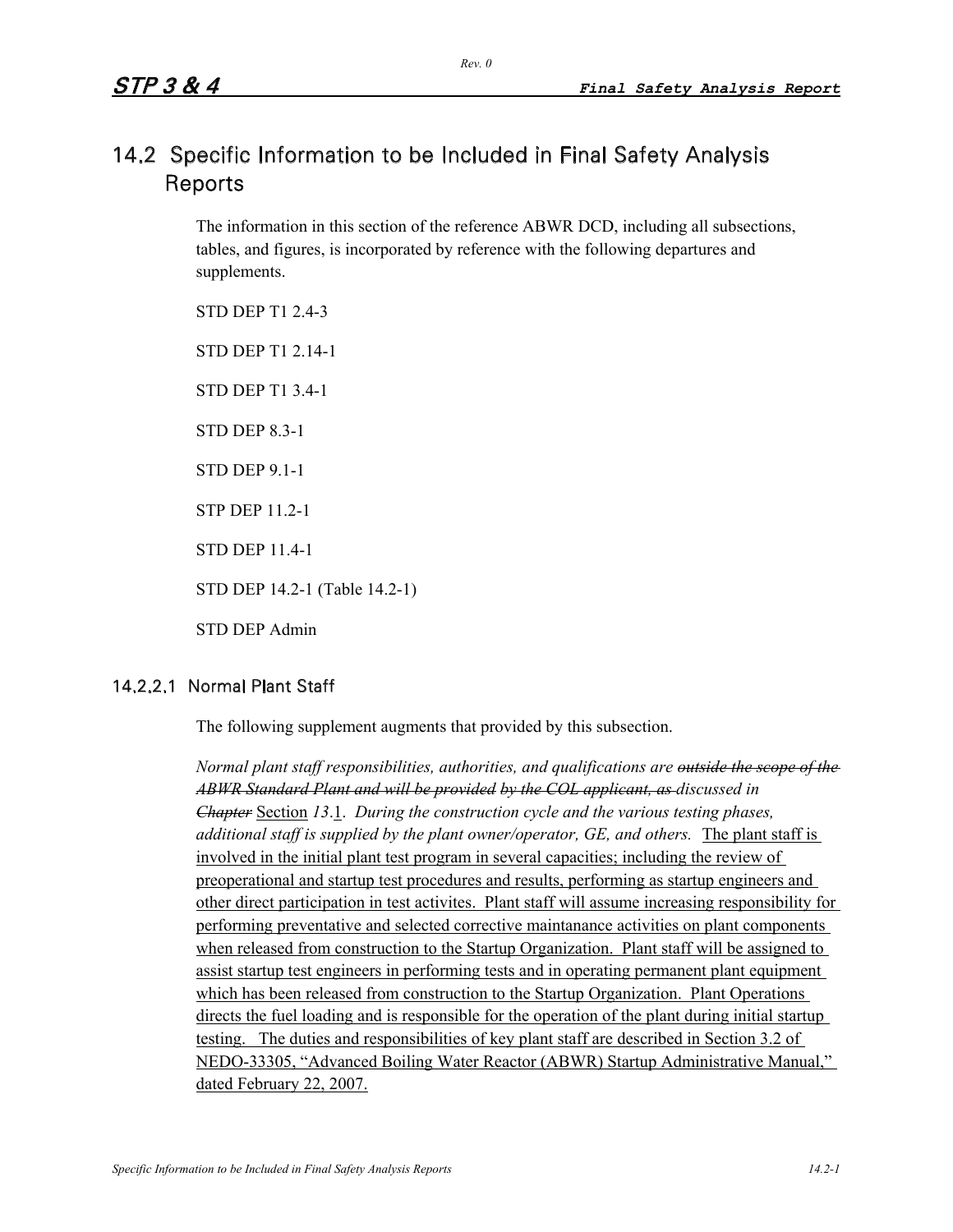# 14.2.11 Test Program Schedule

The following supplement addresses the COL License Information Item contained within the text of this subsection.

The schedule, relative to the initial fuel load date, for conducting each major phase of the initial test program, including the timetable for generation, review and approval of procedures, testing and analysis of results will be provided to the NRC 6 months prior to commencement of the initial test program. (COM 14.2-1)

# 14.2.12 Individual Test Descriptions

#### 14.2.12.1.2 Reactor Recirculation System Preoperational Test

The following supplement augments that provided by this subsection.

NEDO-33316, "Advanced Boiling Water Reactor (ABWR) Vibration Assessment Program in compliance with The United States Nuclear Regulatory Commission Regulatory Guide 1.20," dated April 2007, identifies the testing/inspection requirements for verifying reactor vessel internals flow-induced vibration is within limits.

# 14.2.12.1.9 Reactor Core Isolation Cooling System Preoperational Test

STD DEP T1 2.4-3

*(2) General Test Methods and Acceptance Criteria* 

*The RCIC turbine shall be tested in accordance with the manufacturer's recommendations. Usually this involves the turbine first being tested while disconnected from and then while coupled to the pump.*

*Proper operation of the barometric condenser condensate pump and vacuum pump.*

#### 14.2.12.1.12 Multiplexing System Data Communication Function Preoperational Test

#### STD DEP T1 3.4-1

*(1) Purpose*

*To verify proper functioning of the plant multiplexing system* data communications, *including both essential and nonessential (EMS and NEMS) subsystems* functions.

*(2) Prerequisites*

*The construction test have been successfully completed, and the SCG has reviewed the test procedure and approved the initiation of testing. The power supply, logic*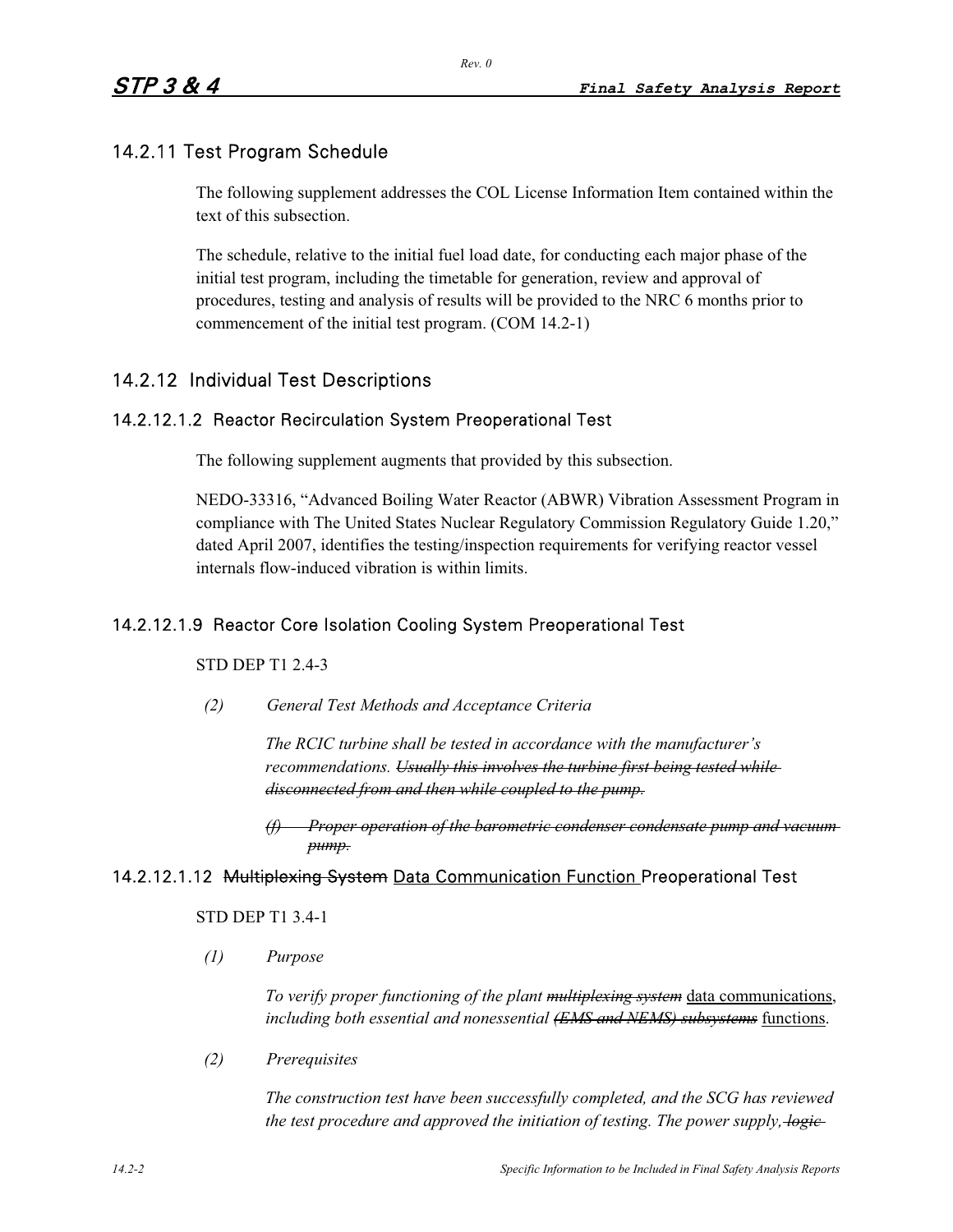*units (SSLC), and other components (MCU, RMU, CMU) associated with the essential and non-essential multiplexing systems* data communications function *shall be operable. The interfacing systems' actuators, alarms, and displays which receive the processed control signals from the essential and non-essential multiplexing systems shall be operational. The data acquisition and communication software required to support the essential and non-essential multiplexing system functions shall be available.*

*(3) General Test Method and Acceptance Criteria* 

*Since this system* function provides the *is the primary communication interface between the various plant systems, it shall be adequately tested during the preoperational phase testing performed on those interconnected systems. The integrated hardware/software testing shall check the system functional performance and interface requirements as specified in the non-essential multiplexing system (NEMS) and essential multiplexing system (EMS) design specifications. The verification and validation (V&V) tests are performed to check the input signal coming from appropriately assigned input point and the output signal to the appropriately assigned signal points. This testing shall also check the function of the redundant multiplexing system and the fail-safe function of both systems. The capability of both warm and cold starts upon power interruption and automatic self-test function of the systems shall also be demonstrated to meet the design requirements. Additionally, after the above verification, the validated essential multiplexing system shall be checked for final validation during integrated EMS/SSLC testing as part of the SSLC preoperational test (Subsection ). Testing shall include confirmation of every multiplexed sensor signal for accuracy, and functional requirements of control, interlock or display as specified in the documents of the system integrated within the SSLC.*

# 14.2.12.1.45.4 Electrical Power Distribution System Preoperational Test

STD DEP 8.3-1

#### STD DEP ADM

#### *(2) Prerequisites*

*The construction tests for the individual component associated with the EPDS have been successfully completed, and the* Startup Coordination Group *(SCG) has reviewed the test procedure and approved the initiation of testing. All the necessary permanently installed and test instrumentation shall have been properly calibrated and operational. Appropriate electrical power sources shall be available for remote control, parameter information and annunciators associated with the electrical power distribution system. Adequate ventilation to both switchgear and battery rooms shall be available and operational. The portion of Fire Protection System covering the EPDS areas shall be available for use. Additionally, the plant*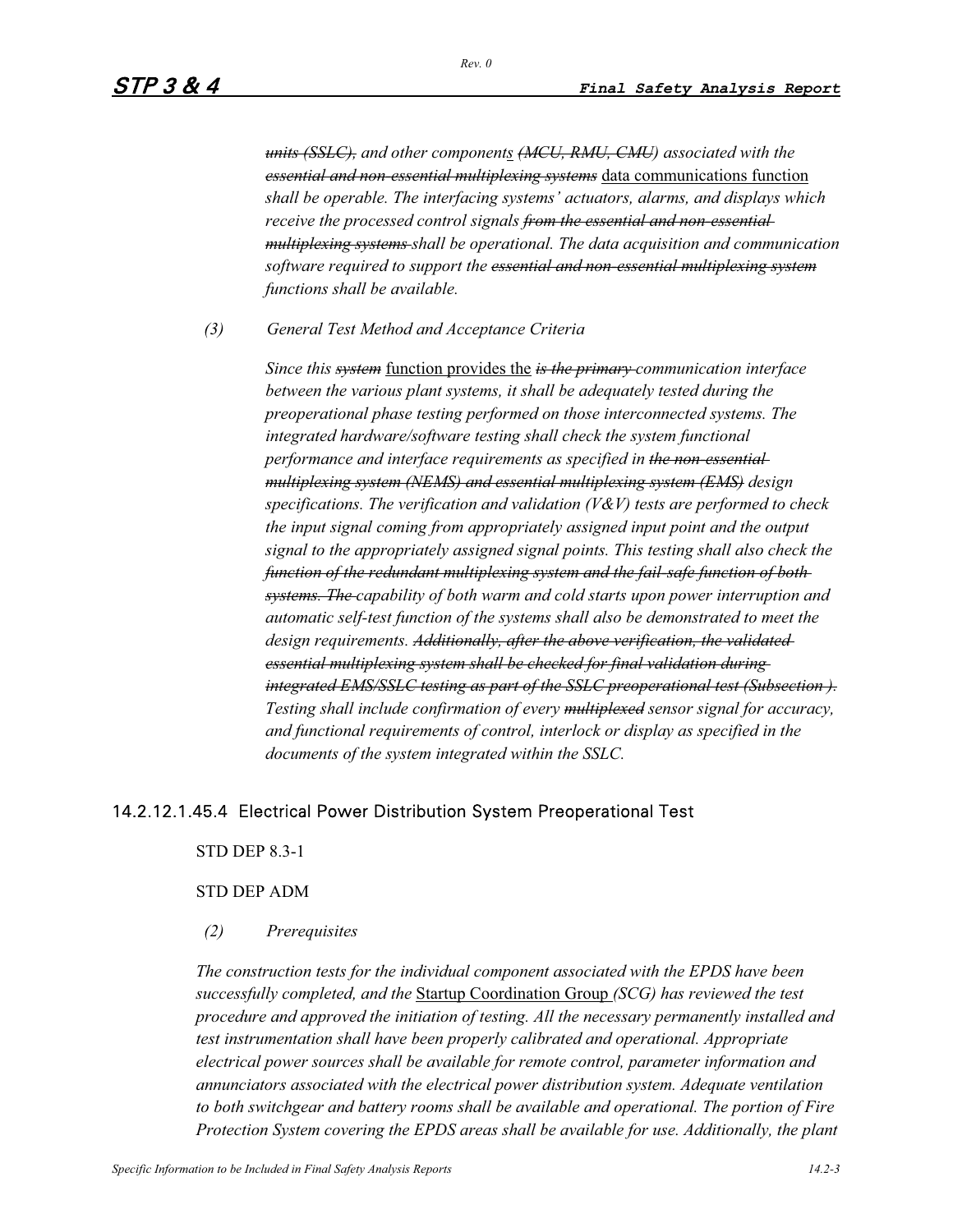*EPDS (27 kV, 6.9 kV,* 13.8 kV, 4.16kV, *480V, and 120 VAC, and 125 VDC power) shall be installed prior to this test.*

# 14.2.12.1.50 Fuel-Handling and Reactor Component Servicing Equipment Preoperational Test

STD DEP 9.1-1

*(3) General Test Methods and Acceptance Criteria* 

*Fuel-handling and reactor component servicing equipment testing described herein includes that of the reactor building crane, refueling* machine *bridge, auxiliary platform, and the associated hoists and grapples, as well as other lifting and rigging devices.*

*Performance shall be observed and recorded during a series of individual component and integrated system tests. These tests shall demonstrate that the system operates properly as described in Subsection 9.1.4 during following testing:* 

- *(d) Proper assembly and operation of reactor vessel servicing equipment, including reactor vessel servicing tools, main steamline plugs, shroud head stud wrench, head holding pedestal, RPV head tensioning and detensioning, dryer/separator strongback, and* RPV *head strongback carousel* and stud tensioning system.
- *(f) Dynamic and static load testing of all cranes, hoists, and associated lifting and rigging equipment, including static load testing at 125% of rated load and full operational testing at 100% of rated load.* Heavy load strongbacks will be tested to ANSI 14.6 requirements.
- *(h) Proper installation and operation of fuel servicing equipment, such as fuel preparation machine, new fuel inspection stand, channel bolt wrenches and handling tools,*and *general-purpose grapples and fuel pool vacuum sipper.*
- *(i) Correct installation and operation of under-reactor vessel servicing equipment, including FMCRD servicing tools and handling equipment, incore flange seal test plug* sealing equipment*, and RIP handling equipment.*

# 14.2.12.1.52 Reactor Vessel Flow-Induced Vibration Preoperational Test

The following supplement augments that provided by this subsection.

NEDO-33316, "Advanced Boiling Water Reactor (ABWR) Vibration Assessment Program in compliance with The United States Nuclear Regulatory Commission Regulatory Guide 1.20," dated April 2007 provides references to the comprehensive vibration assessment test results for the ABWR Valid Prototype reactor. The LTR provides the basis for classifying STP 3  $\&$ 4 as having "Non-Prototype, Category I" reactor internals of the Valid Prototype Standard 1350 MWe Plant. For Non-Prototype, Category I ABWR units, the vibration assessment program consists of (1) a vibration analysis program and (2) an inspection program prior to and following the pre-operational tests. This program complies with Regulatory Guide 1.20.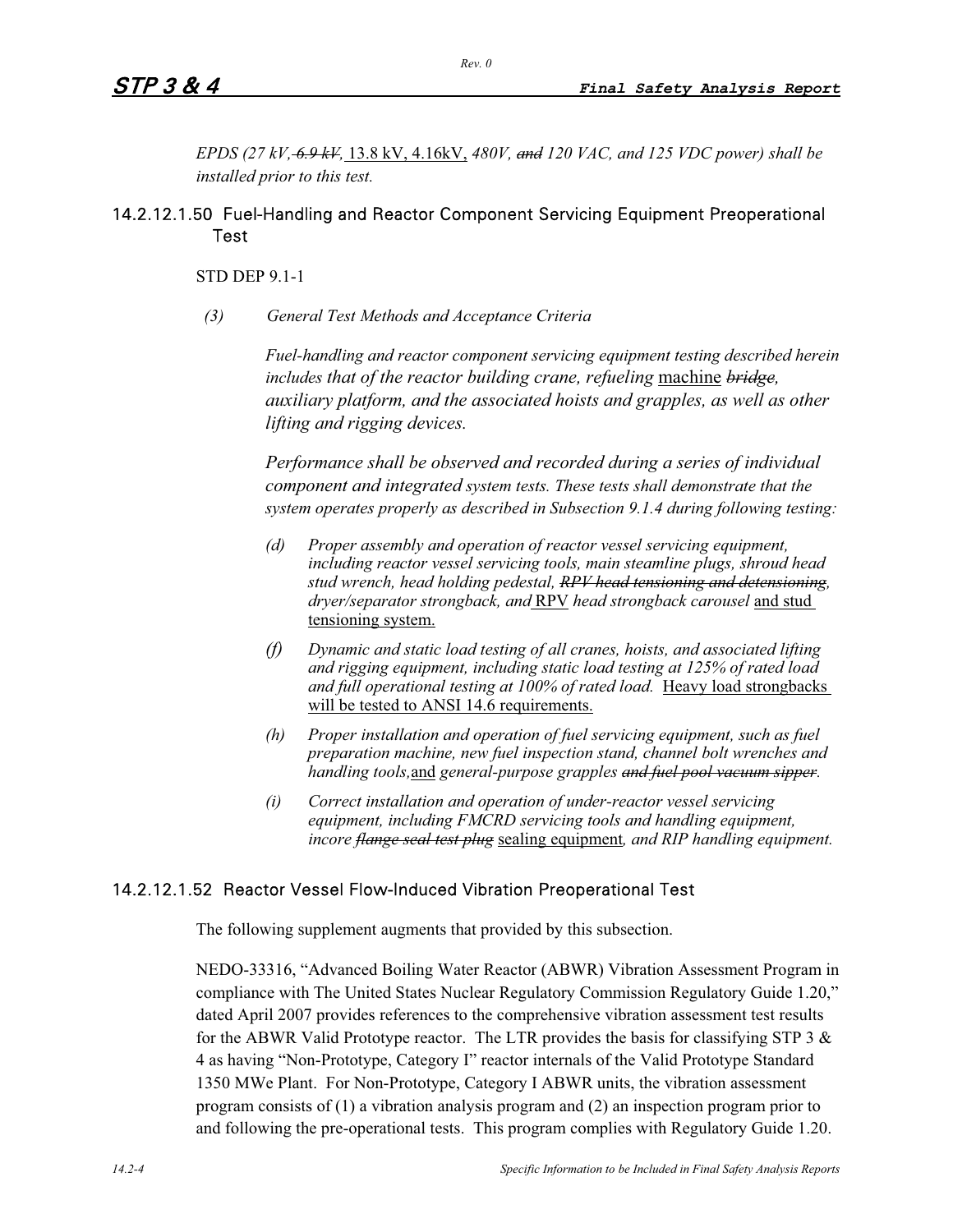# 14.2.12.1.55 Reactor Water Chemistry Control Systems Preoperational Test

The following supplement augments that provided by this subsection.

Testing for systems that will not be placed in service during the initial operating cycle may be deferred.

# 14.2.12.1.70 Main Turbine and Auxiliaries Preoperational Test

#### STD DEP Admin

*(2) Prerequisites*

*To the extent practicable, a temporary steam supply shall be available to apply to the main turbine and reactor feed pump seals.* 

#### 14.2.12.1.72 Flammability Control System Preoperational Test

## STD DEP T1 2.14-1

NEDE-33330P, "Advanced Boiling Water Reactor (ABWR) Hydrogen Recombiner Requirements Elimination," dated May 2007 describes the elimination of the hydrogen recombiners from the certified design. The markup information on pages C-100 and C-101 of NEDE-33330P is incorporated by reference.

#### 14.2.12.1.75 Liquid and Solid Radwaste Systems Preoperational Tests

STP DEP 11.2-1

STP DEP 11.4-1

#### STD DEP Admin

- *(3) General Test Methods and Acceptance Criteria* 
	- *(b) Proper operation of equipment protective features and automatic isolation functions, including those for ventilation systems and liquid effluent pathways* (as applicable)*.*
	- *(g) Acceptable functions of the thin film dryer, pelletizer, pellet filling machine, mixing tank, drum conveyor and incinerator during integrated solid radwaste system operation in solidifying, packaging, compacting, and incinerating processes, as specified by Subsection 11.4.*
	- *(h) Proper operation of filter and demineralizer regeneration cycles of the liquid radwaste system and their associated support facilities.*
	- *(j) Capability of the solid radwaste system to receive, process and transfer waste between designated locations using simulated waste variation in accordance with the Process Control Program (PCP).*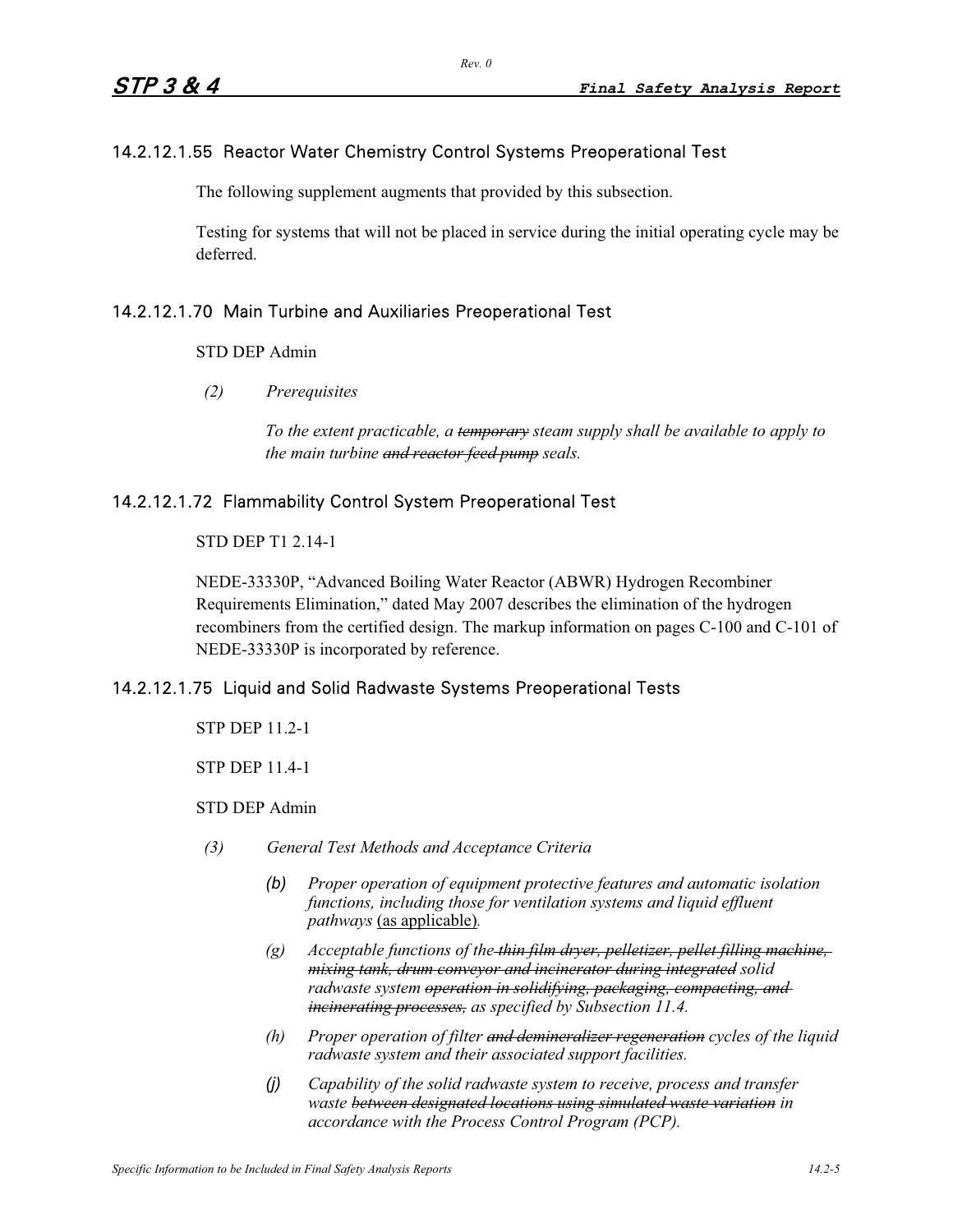*(k) Proper operation of the automatic isolation function of radwaste system containment isolation valves upon receipt of a simulated containment isolation initiation signal.* 

#### 14.2.12.1.77 Ultimate Heat Sink Preoperational Test

The conceptual design information in this subsection of the reference ABWR DCD is replaced with the following site-specific supplemental information.

*(2) Prerequisites*

*The construction tests have been successfully completed, and the SCG has reviewed the test procedure and approved the initiation of testing. All instrumentation and devices associated with the UHS has been properly calibrated. The HVAC System within spray pond* the RSW *pump* house *structure is operational and available. The Reactor Service Water System is operational and available for all anticipated modes of RSW System operation. Sufficient quantity of water are* is *available in the spray pond* UHS basin *for use. All of the required interfacing systems shall be available, as needed, to support the specified testing.* 

- *(3) General Test Methods and Acceptance Criteria* 
	- *(b) Proper operating conditions and performance capability of the UHS* cooling tower *spray networks during all anticipated modes of the RSW System operations as specified in Subsection 9.2.5.4.1.*
	- *(d) Proper operation of the makeup water valve to maintain proper water level in the UHS spray pond* basin *through makeup line and maintain water quality in conjunction with the blowdown operation as specified in Subsection 9.2.5.3.4.*
	- *(e) Proper operation of blowdown from the UHS spray pond* basin *to remove excess water and maintain water quality control through the blowdown line as specified in Subsection 9.2.5.3.4.*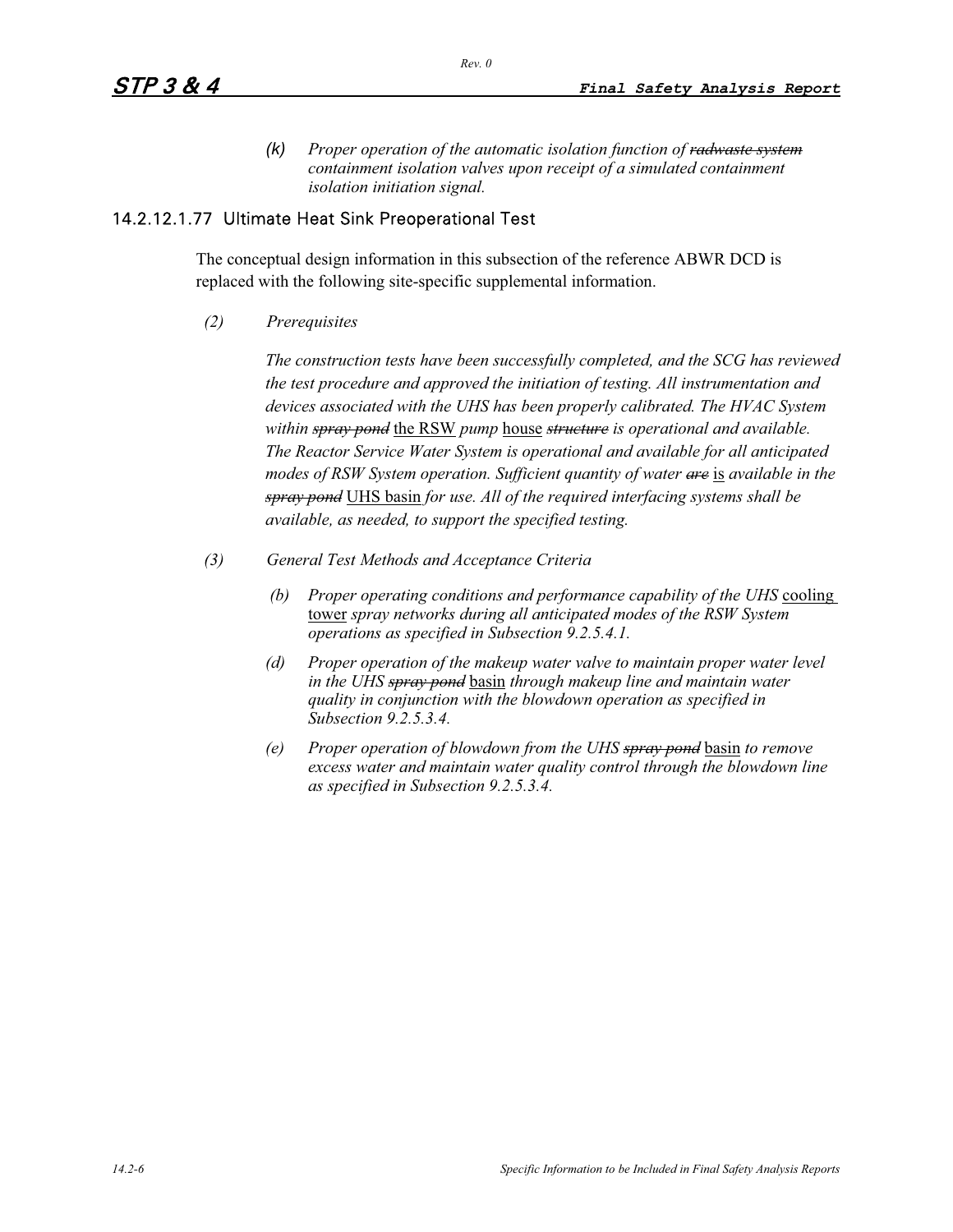# 14.2.12.2.5 Control Rod Drive System Performance

#### STD DEP 14.2-1

*(3) Description*

In addition, the drive-line friction will be measured in terms of the pressure under *hollow piston for each CRD at cold conditions (if not previously done during preoperational test phase) and again verified on four selected CRDs at rated temperature and pressure conditions during initial heatup of the startup test program.*

#### 14.2.12.2.12 Reactor Internals Vibration

The following supplement augments that provided by this subsection.

NEDO-33316, "Advanced Boiling Water Reactor (ABWR) Vibration Assessment Program in Compliance with The United States Nuclear Regulatory Commission Regulatory Guide 1.20," dated April 2007 provides references to the comprehensive vibration assessment test results, for the ABWR Valid Prototype Reactor. The LTR provides the basis for classifying STP 3 & 4 as having "Non-Prototype, Category I" reactor internals of the Valid Prototype Standard 1350 MWe Plant. For Non-Prototype, Category I ABWR units, the vibration assessment program consists of (1) a vibration analysis program and (2) an inspection program prior to and following the pre-operational tests. This program complies with Regulatory Guide 1.20.

# 14.2.12.2.22 RCIC System Performance

STD DEP T1 2.4-3

#### *(1) Description*

*The RCIC System will be tested in two ways, through a full flow test line leading to the suppression pool and by flow injection directly into the reactor vessel. The first set of tests will consist of manual and automatic mode starts and steady-state operation at 1.03 MPaG and near rated reactor pressure conditions, in the full flow test mode. During these tests, an attempt will be made to throttle pump discharge pressure in order to simulate reactor pressure and the expected pipeline pressure drop. This testing is done to demonstrate general system operability. After the operability demonstration, the RCIC turbine speed control loop will be adjusted at near rated reactor pressure conditions. Reactor vessel injection tests at near rated reactor pressure will follow to complete the controller adjustments, as necessary, and to demonstrate automatic starting from hot standby condition. Subsequently, a reactor vessel injection demonstration at 1.03 MPaG reactor pressure, including an automatic mode start and stability demonstration, shall be*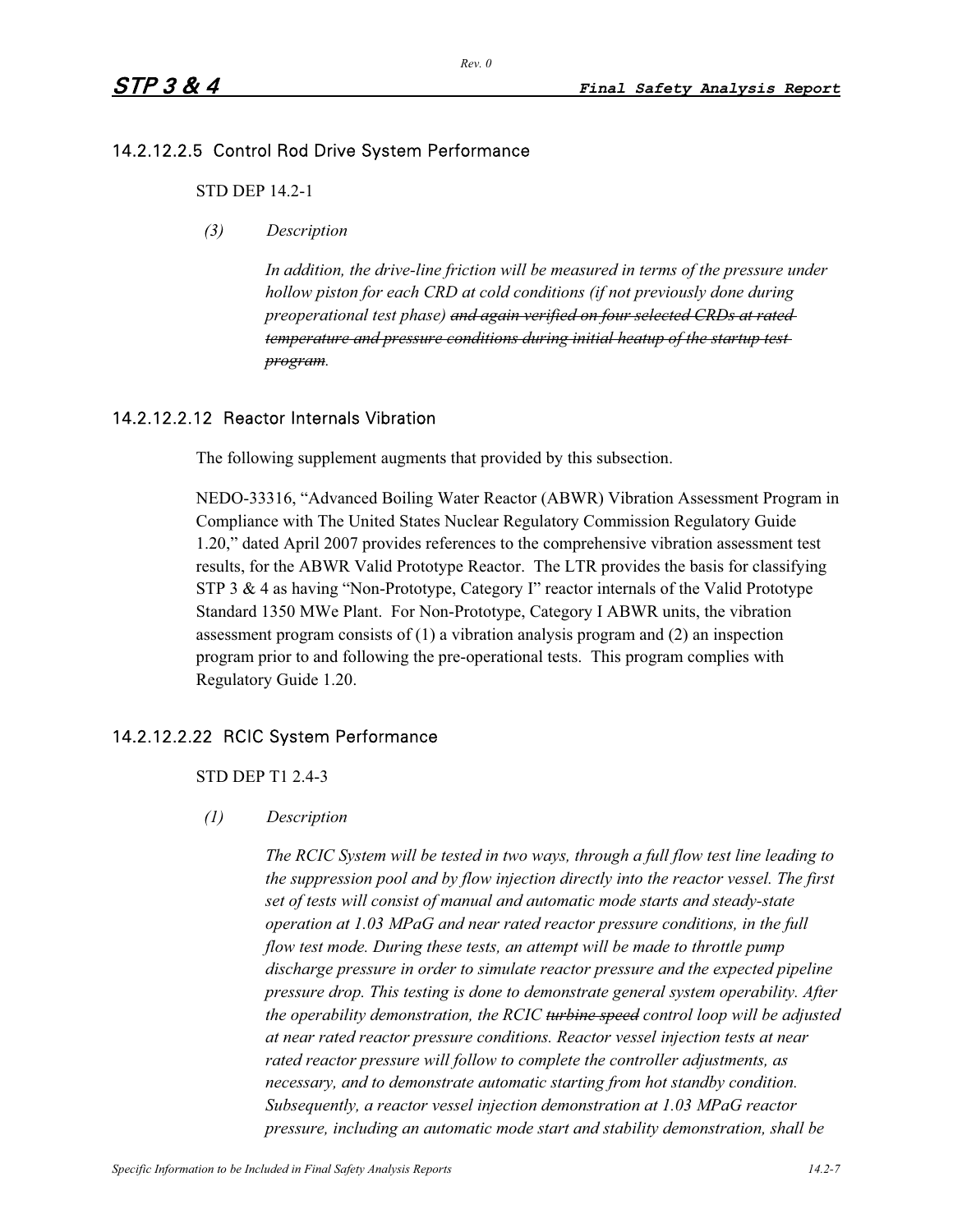*conducted to verify satisfactory system performance under the final set of optimized controller settings. Proper controller adjustment is verified by introducing small step disturbances in speed and flow demand and then demonstrating satisfactory system response at both low RCIC pump flow (but above minimum turbine speed) and near rated RCIC pump flow conditions, in order to span the RCIC operating range.*

*(2) Criteria*

*Level 2*

*The RCIC turbine speed and pump flow control loops shall be adjusted so that the RCIC System flow related variable responses to test inputs are at least quarterdamped (i.e., the decay ratio of the second-to-first overshoot of each variable is less than or equal to 0.25) as stated in the applicable RCIC System Design-Specification.*

*The RCIC Turbine Gland Seal System shall be capable of preventing significant steam leakage to the atmosphere.*

*For automatic start tests, in order to provide margins to overspeed and isolation trip setting, the transient start first and subsequent turbine speed peaks shall not exceed the requirement specified by the GE Startup Test Specifications.* 

*The RCIC Turbine Steam Supply line high flow isolation trip shall be calibrated to actuate at the value specified in the plant Technical Specifications.* 

# 14.2.13 COL License Information

#### 14.2.13.1 Other Testing

The following site-specific supplement addresses COL License Information Item 14.1.

FSAR Section 14.2S provides the additional testing requirements for the following systems.

- (1) Electrical switchyard and equipment
- (2) Personnel monitors and radiation survey instruments
- (3) Site security equipment

There is no automatic dispatcher control system for STP 3 & 4.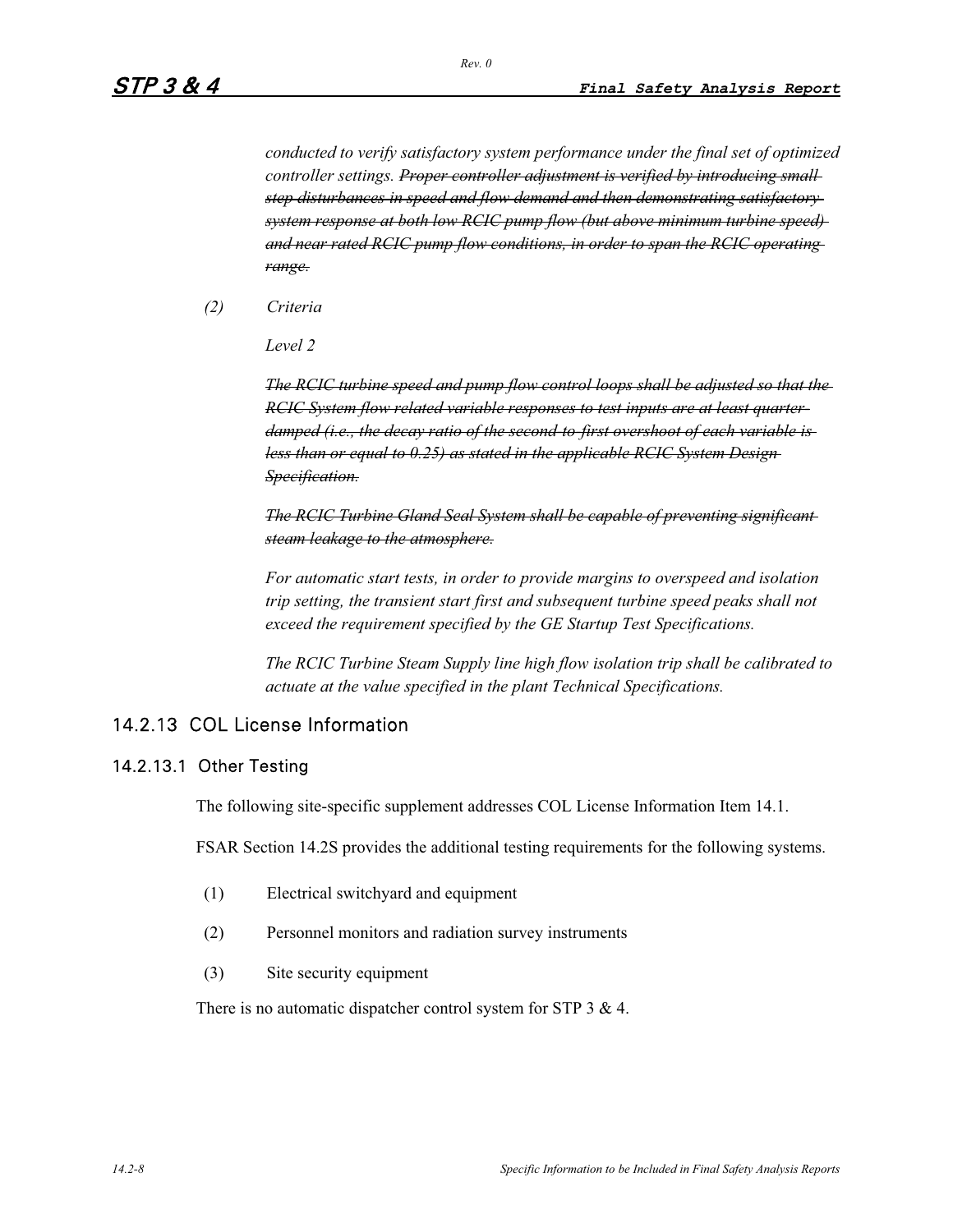# 14.2.13.2 Test Procedures/Startup Administrative Manual

The following site-specific supplement addresses COL License Information Item 14.2.

NEDO-33305, "Advanced Boiling Water Reactor (ABWR) Startup Administrative Manual" dated February 2007 delineates the processes that will be used to administer the Initial Test Program at STP 3 & 4. These processes include:

- -Conduct of the test program (Subsection 14.2.4)
- -Review, evaluation, and approval of test results
- - Methods for controlling pre-fuel load checks, initial fuel loading, pre-critical testing and initial criticality
- -Test program schedule
- - Determinations of operability and availability of interfacing support systems requirements

NEDO-33310, "Advanced Boiling Water Reactor (ABWR) Startup Test Specification" dated April 2007 provides guidance for sequencing testing during the Startup Test Phase.

This scoping document contains the following elements for the Startup Test Phase of the Initial Test program:

- -Testing objectives and acceptance criteria
- - Plant operational conditions at which tests are to be conducted, testing methodologies to be utilized, specific data to be collected, and acceptable data reduction techniques.
- - Reconciliation methods needed to account for test conditions, methods or results if testing is performed at conditions other than representative design operating conditions

Site-specific Preoperational and Startup Test Specifications, containing testing objectives and acceptance criteria, will be provided to the NRC at least 6 months prior to the start of the Initial Test Program. (COM 14.2-2) These scoping documents will delineate:

- - Plant operational conditions at which tests are to be conducted, testing methodologies to be utilized, specific data to be collected, and acceptable data reduction techniques.
- - Reconciliation methods needed to account for test conditions, methods or results if testing is performed at conditions other than representative design operating conditions.

Approved preoperational test procedures will be available for NRC review approximately 60 days prior to their intended use but no later than 60 days prior to fuel loading (Subsection 14.2.3). (COM 14.2-3)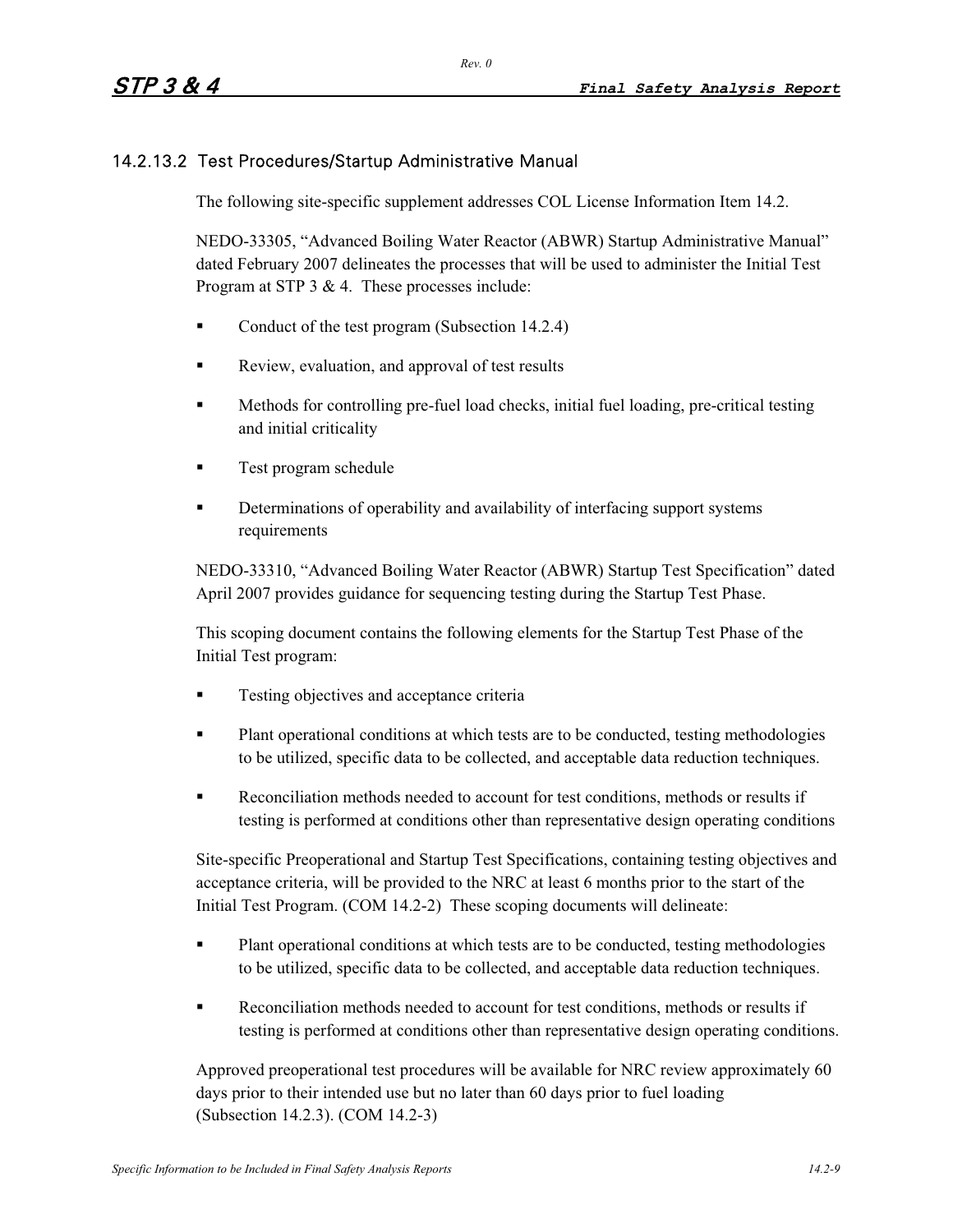Approved startup test procedures will be available for NRC review approximately 60 days prior to fuel loading (Subsection 14.2.3). (COM 14.2-4)